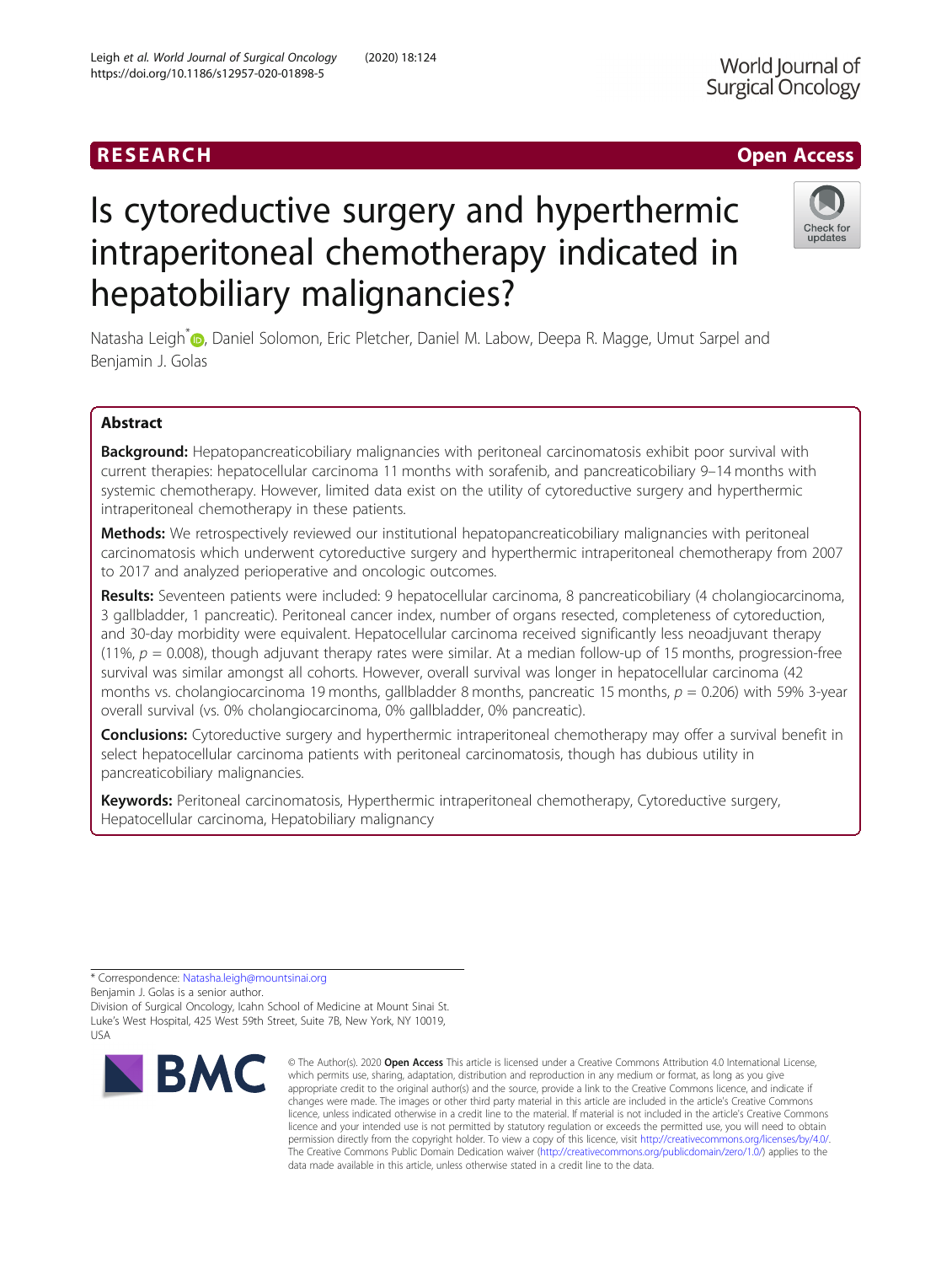# Background

Hepatopancreaticobiliary (HPB) malignancies are the twelfth most common cancers in the USA, but the third most common cause of cancer-related mortality  $[1]$ . Their aggressive nature and vague symptomatology frequently lead to delayed diagnosis, and the majority are locally advanced or metastatic at presentation rendering them inoperable.

In the setting of peritoneal carcinomatosis (PC), palliative chemotherapy remains the mainstay of treatment [\[2\]](#page-6-0), though it offers limited long-term survival benefits. Hyperthermic intraperitoneal chemotherapy (HIPEC) and cytoreductive surgery (CRS) have been shown to improve prognosis in patients with PC from colorectal malignancies [[3](#page-6-0), [4\]](#page-6-0), appendiceal pseudomyxoma peritonei [\[5\]](#page-6-0), and primary peritoneal mesothelioma [[6](#page-6-0)]. A few small studies have investigated the role of CRS/HIPEC in hepatocellular carcinoma (HCC) [\[7](#page-6-0)– [11\]](#page-6-0) with some suggestion of prognostic benefit; however, data is even more limited for pancreaticobiliary malignancies (cholangiocarcinoma (CCa), gallbladder cancer (GBC), and pancreatic cancer (PCa)) [[12](#page-6-0)–[14\]](#page-6-0).

The purpose of this study was to analyze short-term perioperative outcomes and long-term survival data in order to determine the utility of CRS and HIPEC in HPB malignancies with PC. We hypothesized that HCC with PC would exhibit at least equivalent if not longer survival compared with sorafenib, and pancreaticobiliary malignancies with PC would have no survival benefit after CRS and HIPEC compared with systemic chemotherapy.

#### Methods

This is a retrospective study of 17 consecutive patients who underwent attempted CRS/HIPEC for PC secondary to HPB primaries at a single institution between August 2007 and April 2017. Preoperative evaluation included routine laboratory work, radiographic staging, and assessment of physiologic fitness for CRS/HIPEC. Patients with any radiographic evidence of metastatic disease outside of the peritoneal cavity or those whose procedures were aborted were excluded. All patients were discussed in a multidisciplinary tumor board prior to surgery. For HCC, resection was only considered in Child's A disease without clinical evidence of portal hypertension (platelet count < 100,000/μl, imaging findings of splenomegaly, varices, or ascites) provided patients had adequate future liver remnant (FLR). All procedures were performed by surgical oncologists familiar with CRS/HIPEC. This study was approved by the Mt. Sinai School of Medicine institutional review board.

## Surgical procedure

CRS/HIPEC was performed in a standard fashion as previously described [[15\]](#page-6-0). Diagnostic laparoscopy was performed in all cases to assess the feasibility of cytoreduction prior to HIPEC. The procedure was aborted at the discretion of the operating surgeon if the tumor burden was deemed too bulky to attempt cytoreduction. The peritoneal cancer index (PCI) was calculated prior to operative debulking [\[16](#page-6-0)], and the completeness of cytoreduction (CC) score recorded at the conclusion of the procedure. Complete cytoreduction was defined as CC-0 (no macroscopic disease) or CC-1 (residual tumor implants < 2.5 mm). Incomplete cytoreduction was defined as CC-2 (residual tumor implants between 2.5 and 2.5 cm in diameter) or CC-3 (residual tumor implants greater than 2.5 cm in diameter). All patients who underwent HIPEC received 40 mg of mitomycin C at 42 °C for 90 min (30 mg for 60 min followed by an additional 10 mg for the final 30 min). Creation of anastomoses was performed after the completion of HIPEC. Major perioperative complications were graded according to the Clavien-Dindo classification system (III–V) [\[17](#page-6-0)] and defined as occurring within 30 days of CRS/HIPEC.

# Data collection

Detailed clinicopathologic data encompassing the preoperative, intraoperative, and postoperative course was collected retrospectively and maintained within a prospectively managed database.

#### **Outcomes**

Primary endpoints were progression-free survival (PFS) and overall survival (OS). OS was defined as time from surgery to death or last follow-up. PFS was defined as time from surgery to disease progression or relapse (diagnosed on imaging or re-operation). Postoperatively, patients were followed with serial contrast-enhanced cross-sectional imaging, although there were no strict institutional protocols in place. Secondary endpoints were rate of complete cytoreduction, estimated blood loss (EBL), operative time, length of stay (LOS), and major perioperative morbidity.

# Statistical analysis

All statistical analyses were performed using the SAS® software, version 9.4. Categorical variables were compared using Fisher's exact tests and are reported as totals with percentages. Continuous variables were compared using ANOVA tests and are reported as median values with interquartile ranges (IQR). Normality of distribution was assessed using Shapiro-Wilk tests. Kaplan-Meier estimates were used to analyze PFS and OS and survival curves calculated using the log-rank test. Cox-proportional hazards models were used to create multivariate models for factors predictive of PFS and OS and are reported as hazard ratios (HR) with 95% confidence intervals (CI). A  $p$  value of  $< 0.05$  was considered to be statistically significant.

## Results

# Patient characteristics

A total of 17 patients with PC secondary to primary HPB malignancies underwent attempted CRS/HIPEC. There were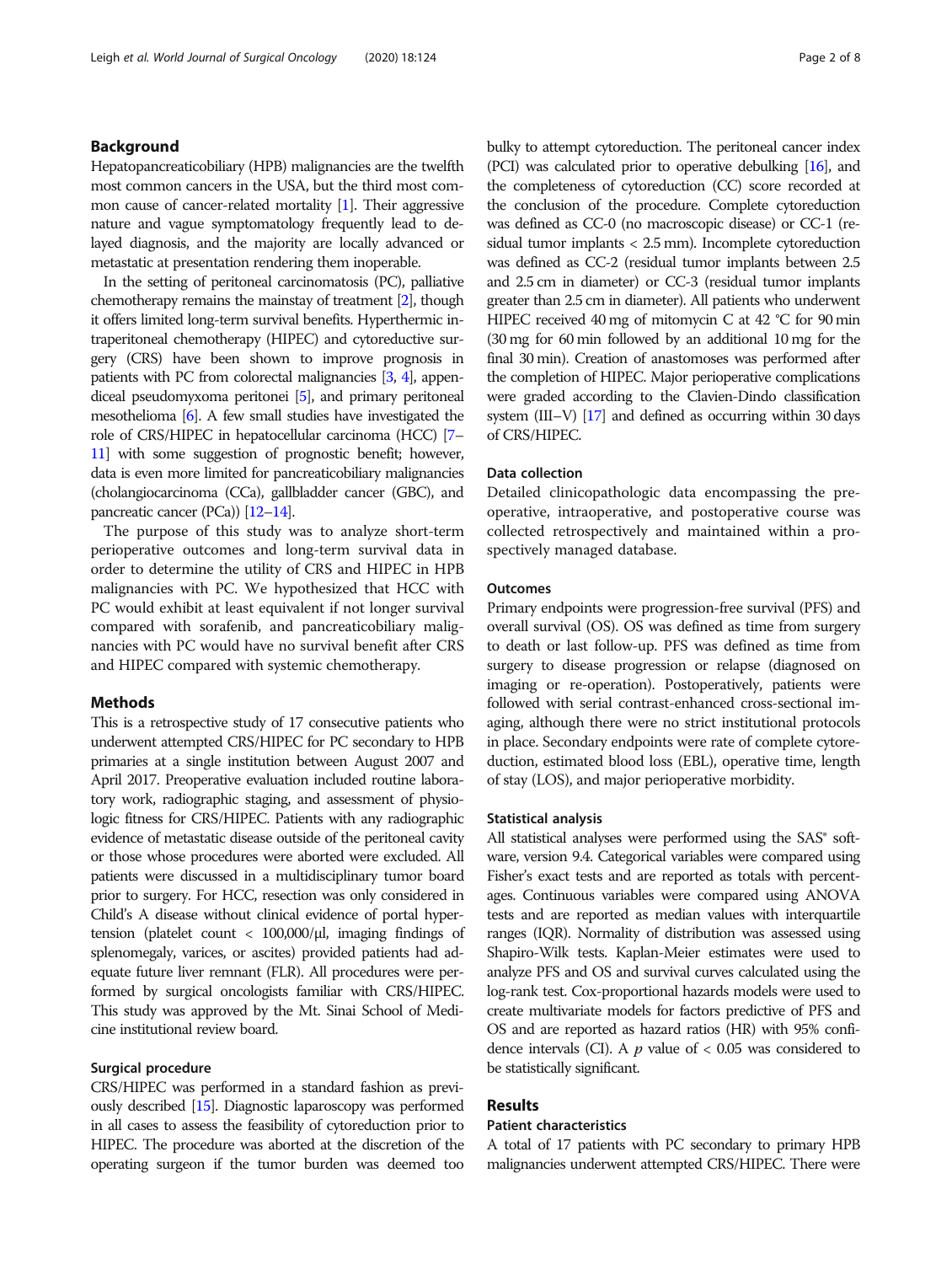| Table 1 Clinicopathologic characteristics of the four cohorts |  |  |  |  |  |  |  |
|---------------------------------------------------------------|--|--|--|--|--|--|--|
|---------------------------------------------------------------|--|--|--|--|--|--|--|

| Characteristic              | HCC $(n = 9)$ | $CCa (n = 4)$ | GBC $(n = 3)$ | PCa $(n = 1)$ | p value  |  |  |  |
|-----------------------------|---------------|---------------|---------------|---------------|----------|--|--|--|
| Age at surgery, years       | 58 [49-62]    | 67 [60-72]    | 49 [38-66]    | 64 [64]       | 0.438    |  |  |  |
| Gender (male/female)        | 8(89)/1(11)   | $(25)/3$ (75) | 2(67)/1(33)   | 1 (100)/0 (0) | 0.082    |  |  |  |
| ASA score III/IV            | 9(100)        | 3(75)         | 3(100)        | 1 (100)       | 0.559    |  |  |  |
| Prior abdominal surgery     | 6(67)         | 3(75)         | 3(100)        | 0(0)          | 0.626    |  |  |  |
| Synchronous/metachronous PC | 1(11)/8(89)   | 2(50)/2(50)   | 0(0)/3(100)   | 1(100)/0(0)   | 0.082    |  |  |  |
| Neoadjuvant chemotherapy    | l (11)        | 2(50)         | 3(100)        | 1(100)        | $0.012*$ |  |  |  |

HCC hepatocellular carcinoma, CCa cholangiocarcinoma, GBC gallbladder cancer, PCa pancreatic cancer, PC peritoneal carcinomatosis  $*$  p<0.05

9 HCC primaries and 8 pancreaticobiliary primaries (4 CCa (3 intrahepatic, 1 hilar), 3 GBC (adenocarcinoma), and 1 PCa (mucin-producing ductal adenocarcinoma)). Clinicopathologic characteristics are reported in Table 1. The cohorts were similar in all preoperative factors, except that significantly more pancreaticobiliary patients underwent neoadjuvant chemotherapy (CCa  $n = 2$ , 50%; GBC  $n = 3$ , 100%; PCa  $n = 1$ , 100% versus HCC  $n = 1$ , 11%,  $p = 0.008$ ). The most frequent regimens used were gemcitabine for CCa and GBC. The PCa patient received gemcitabine. The regimen was unknown for the one HCC patient who received neoadjuvant chemotherapy. Overall, the majority of patients underwent CRS/HIPEC for metachronous lesions (HCC  $n = 8$ , 89%; CCa  $n = 2$ , 50%; GBC  $n = 3$ , 100%), although the PCa patient had synchronous PC.

## Perioperative outcomes

All 17 patients underwent both CRS and HIPEC (Table 2). For the entire cohort, the median PCI was 10 (IQR 6–18). Complete cytoreduction was achieved in the majority of patients in the HCC ( $n = 7, 78\%$ ), CCa ( $n = 4, 100\%$ ), and PCa

Table 2 Perioperative outcomes of the four cohorts

 $(n = 1, 100\%)$  cohorts. The GBC cohort only achieved complete cytoreduction in one third of patients  $(n = 1)$ . There was no significant difference between the cohorts in terms of PCI, number of organs resected, CC score, EBL, or OR time. Perioperative outcomes were also similar (LOS, ICU stay, perioperative major morbidity, perioperative mortality). The use of adjuvant chemotherapy was similar in both cohorts. The most frequent regimens used were gemcitabine and FOLFIRI for CCa, and gemcitabine-oxaliplatin for GBC. Sorafenib was the agent in all 7 of the HCC patients who received adjuvant therapy. The regimen was unknown for the one PCa patient who received adjuvant chemotherapy. Postoperative serial imaging for HCC patients included a CT with or without MRI every 3– 4 months for up to 5 years. The pancreatic patient had no follow-up imaging recorded. Two of the patients with gallbladder cancer underwent serial CT scans every 2–3 months; one patient had no postoperative imaging. All 4 of the CCa patients had serial CT scans every 3–4 months; 2 of those patients had one or more PET/CT scans.

| Value                         | $HCC (n = 9)$ | $CCa (n = 4)$ | GBC $(n = 3)$  | PCa $(n = 1)$ | $p$ value |
|-------------------------------|---------------|---------------|----------------|---------------|-----------|
| PCI                           | $12 [6 - 16]$ | $7[4-13]$     | $21$ [7-27]    | 10[10]        | 0.538     |
| Number of organs resected     | $2[1-5]$      | $2[1-5]$      | $4[4-9]$       | 6 [6]         | 0.626     |
| CC score                      |               |               |                |               | 0.668     |
| $CC-O/1$                      | 7(78)         | 4(100)        | 1(33)          | 1(100)        |           |
| $CC-2/3$                      | 2(22)         | 0(0)          | 2(67)          | 0(0)          |           |
| EBL, cc                       | 500 [100-700] | 450 [225-750] | 600 [200-2000] | 150 [150]     | 0.780     |
| OR time, min                  | 305 [250-388] | 304 [231-327] | 345 [302-385]  | 358 [358]     | 0.795     |
| LOS, days                     | $5[5-9]$      | $6[6-8]$      | $7 [5 - 8]$    | 3[3]          | 0.833     |
| ICU stay                      | 4(44)         | 0(0)          | 1(33)          | 0(0)          | 0.430     |
| Perioperative major morbidity | 1(11)         | 0(0)          | 1(33)          | 0(0)          | 0.471     |
| Perioperative mortality       | 1(11)         | 0(0)          | 0(0)           | 0(0)          | 0.815     |
| Adjuvant chemotherapy         | 7(78)         | 4(100)        | 3(100)         | 1(100)        | 0.569     |
| Follow-up time, months        | $23 [3 - 42]$ | $19$ [15-21]  | $2 [0 - 13]$   | 15 [15]       | 0.493     |

HCC hepatocellular carcinoma, CCa cholangiocarcinoma, GBC gallbladder cancer, PCa pancreatic cancer, CRS cytoreductive surgery, HIPEC hyperthermic intraperitoneal chemotherapy, PCI peritoneal cancer index, CC completeness of cytoreduction, EBL estimated blood loss, OR operating room, LOS length of stay, ICU intensive care unit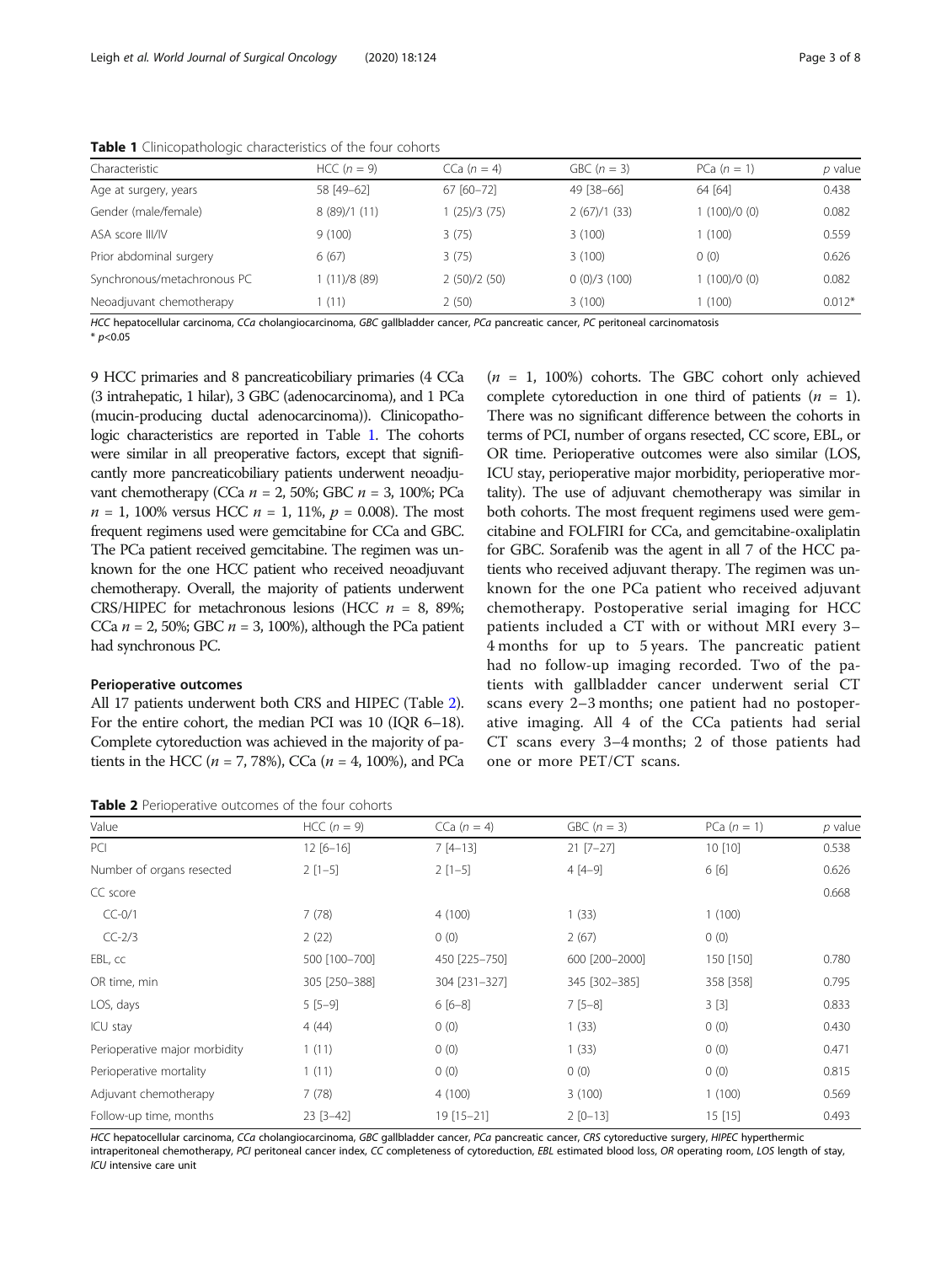# Survival outcomes

Table 3 displays survival outcomes. Median follow-up time was 15 months. Median OS for the entire cohort was 23 months with 1-year and 3-year OS rates of 73% and 41%, respectively. There was a notable trend towards longer OS in the HCC cohort (median 42 months) compared to the other cohorts, though statistical significance was not reached,  $p = 0.188$  (Fig. [1a\)](#page-4-0). Of the pancreaticobiliary malignancies, the longest median OS was seen in CCa (19 months), though this was still considerably shorter than in HCC. Of note, the 3 patients with intrahepatic CCa had a much longer median OS (19 months) than the 1 patient with hilar CCa (11 months). Median PFS for the entire cohort was 8 months, and there was no statistically significant difference between the cohorts,  $p = 0.550$  (Fig. [1b](#page-4-0)). All patients experienced tumor recurrence by 3 years postoperatively. The shortest median PFS was in GBC (2 months), and the longest was in PCa (15 months). On multivariate analysis, age at surgery (HR 1.13, CI 1.01–1.26,  $p = 0.027$ ) and PCI (HR 1.24, CI 1.05–1.47,  $p = 0.011$ ) were independent predictors of OS. There were no independent predictors of PFS.

#### **Discussion**

# Pancreaticobiliary malignancies

# Cholangiocarcinoma

In the setting of CCa with metastatic disease, the best supportive care offers a median survival of 2.5 months [[18\]](#page-6-0). Though the addition of gemcitabine/capecitabinebased palliative chemotherapeutic regimens has improved survival to 9.3–14 months [[19,](#page-6-0) [20](#page-6-0)], it still remains poor. To the best of our knowledge, to date, there are only two case reports in the literature of metastatic CCa managed with CRS/HIPEC. Golse et al. reported on a retrospective series of iterative CRS/HIPEC procedures [[13\]](#page-6-0). One patient with CCa was treated twice with CRS/ HIPEC for tumor recurrence limited to the peritoneal cavity. Though the specific PCI for this patient was not reported, they required limited debulking (omentectomy and peritonectomy) and complete cytoreduction was achieved. The HIPEC agents used were mitomycin C and cisplatin. Neither the specific morbidity nor the survival data was available. The second case, reported by

Brandl et al. [[14\]](#page-6-0), underwent a single CRS/HIPEC procedure with a PCI of 16 and achieved CC-0. The HIPEC agent was not stated. PFS was 12.1 months, and OS was 12.7 months. Neither study reported if the malignancies originated from the intra- or extrahepatic biliary tree. In our study, all four patients with CCa (three intrahepatic, one hilar) underwent a single CRS/HIPEC procedure; 50% were for metachronous PC. The median PCI was 7, all patients achieved complete cytoreduction (requiring 1–6 organ resections), and mitomycin C was used as the HIPEC agent in all procedures. Two patients underwent neoadjuvant chemotherapy, and all underwent adjuvant chemotherapy with gemcitabine or FOLFIRINOX. No patients experienced major perioperative morbidity. Median PFS was 10 months, and median OS was 19 months. Hilar CCa had a shorter OS (11 months) and PFS (3 months) compared to intrahepatic origin.

#### Gallbladder adenocarcinoma

Advanced GBC has a 5-year survival rate of less than 5% [[21\]](#page-6-0). Phase II trials with gemcitabine-based chemotherapeutic regimens have demonstrated survival benefits: PFS 6–9 months and OS 9.8–14 months [\[22](#page-6-0)]. The ABC-02 phase III trial by Valle et al. reported significant superiority of gemcitabine/cisplatin over gemcitabine alone with improved median PFS (8 versus 5 months) and median OS (11.7 versus 8.1 months); thus, gemcitabinecisplatin is now the standard of care for advanced biliary tract cancers [\[23](#page-6-0)]. However, there is limited data regarding the role of CRS/HIPEC in GBC. Most reports of debulking only include patients with locally advanced, non-metastatic GBC [[24,](#page-6-0) [25](#page-6-0)], and there are only very few discussing outcomes of metastasectomy [\[26](#page-6-0), [27](#page-6-0)]. A 2017 study by Park et al. reviewed 19 patients with metastatic biliary tract cancers; 7 had GBC with PC (3 were metachronous disease) [\[28\]](#page-6-0). After metastasectomy, only two achieved R0 and three achieved R1. Median PFS and OS were 8.5 and 16.6 months, respectively, longer in patients with metachronous metastases and fewer organs resected. There is only one study in the literature examining CRS/HIPEC for GBC. Randle et al. reviewed 5 patients undergoing 6 procedures for GBC with PC [[12\]](#page-6-0). All patients had low PCI scores and achieved

Table 3 Survival data for the four cohorts

|               | Overall survival |            | p value         | Progression-free survival |                |            | p value         |       |
|---------------|------------------|------------|-----------------|---------------------------|----------------|------------|-----------------|-------|
|               | Median, months   | 1-year (%) | $3$ -year $(%)$ |                           | Median, months | 1-year (%) | $3$ -year $(%)$ |       |
| HCC $(n = 9)$ | 42 [7-44]        | 5(74)      | 3(59)           | 0.188                     | $7$ [3-14]     | 2(27)      | 0(0)            | 0.550 |
| $CCa (n = 4)$ | 19 [15-NR]       | 3(75)      | 0(0)            |                           | $10 [7 - 15]$  | (25)       | 0(0)            |       |
| GBC $(n = 3)$ | $8$ $[2 - 13]$   | (50)       | 0(0)            |                           | $2$ [1-13]     | (33)       | 0(0)            |       |
| PCa $(n = 1)$ | i5 in/A1         | (100)      | 0(0)            |                           | 15 [N/A]       | (100)      | 0(0)            |       |

HCC hepatocellular carcinoma, CCa cholangiocarcinoma, GBC gallbladder cancer, PCa pancreatic cancer, NR not reached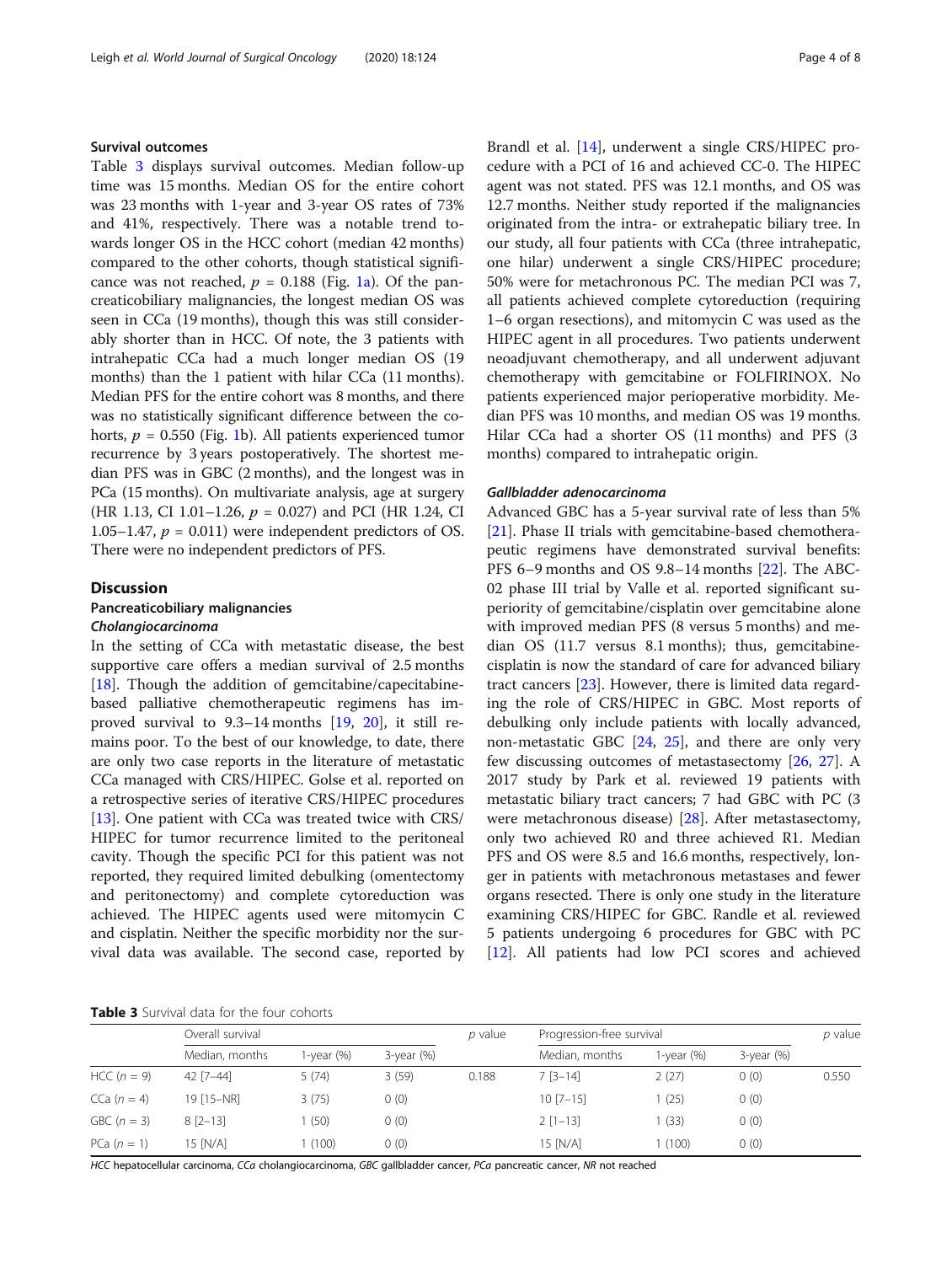<span id="page-4-0"></span>

complete cytoreduction. Major perioperative morbidity was reported in 17% of patients. Median OS was 22.4 months, and 3-year OS was 30%. In our study, there were three patients with GBC who underwent CRS/ HIPEC for metachronous metastases. The median PCI was 21, and only 1 patient achieved complete cytoreduction; the remaining two had a CC-2 score. All patients underwent neoadjuvant and adjuvant chemotherapy with gemcitabine-based regimens. One patient experienced major morbidity with wound complications requiring reoperation. PFS was 13 months for the patient who achieved CC-0, and median OS was 7.5 months (13 months for the CC-0 patient).

#### Pancreatic adenocarcinoma

Over the last few decades, the approach to managing PCa has undergone a paradigm shift. It has largely become a non-operative disease treated with chemotherapy owing to the morbidity of the procedures as well as the frequent occurrence of occult metastases at diagnosis. Postoperative recurrence is common, and 5-year survival is estimated at 8.2% [\[1\]](#page-6-0). Multiple chemotherapeutic regimens have been shown to extend survival in advanced PCa [[29,](#page-7-0) [30](#page-7-0)], in particular the 2011 ACCORD-11 trial which reported improved survival with FOLFIRINOX compared to gemcitabine (11.1 versus 6.8 months). Metastasectomy has been well established in pancreatic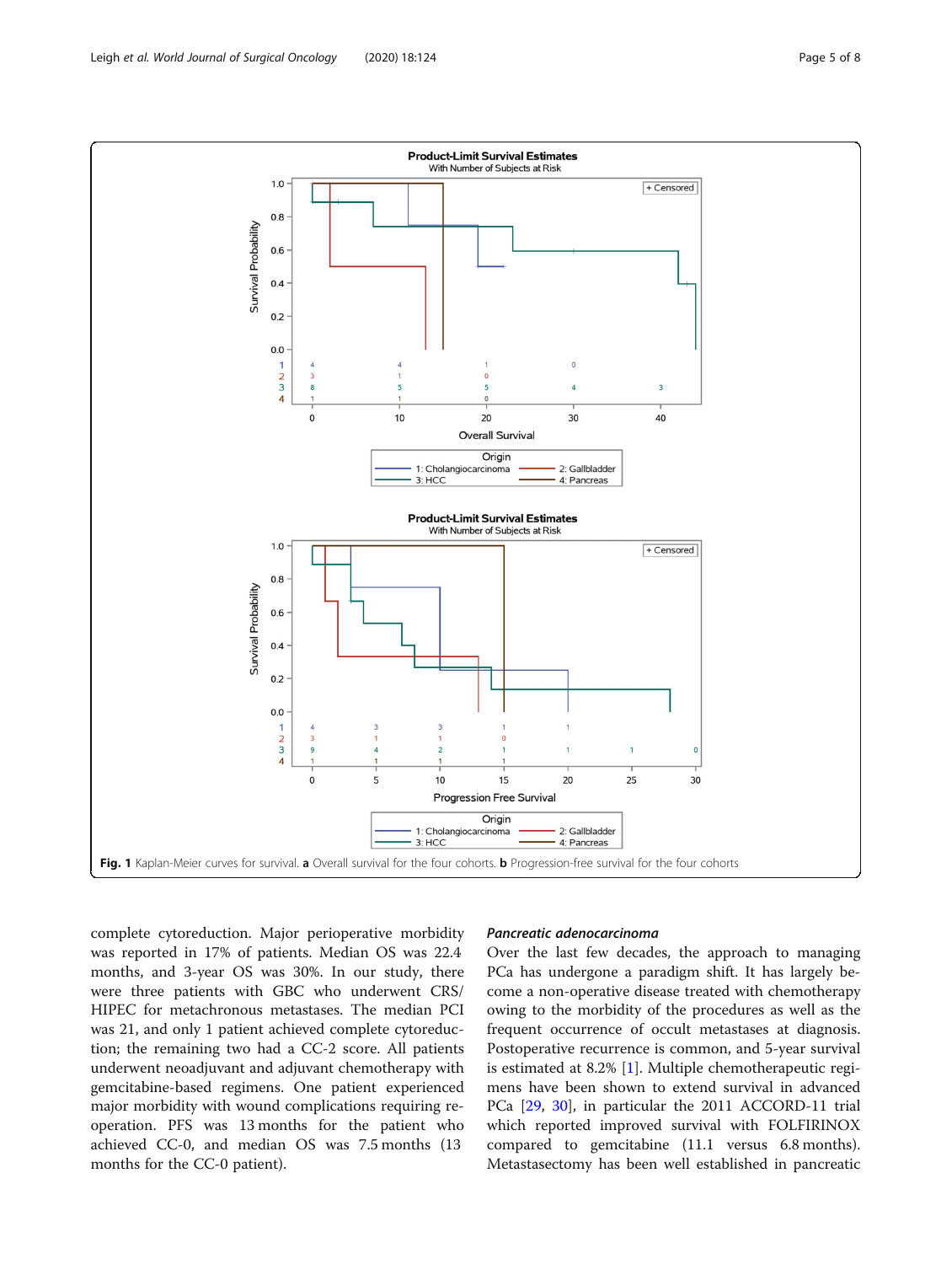neuroendocrine tumors, and in recent years, there have been a few small studies examining its utility in adenocarcinoma. Though literature has shown that pancreatectomy with synchronous hepatic metastasectomy can be performed safely [[31](#page-7-0)–[33](#page-7-0)], the long-term survival benefit is unclear. A 2017 systematic review and metaanalysis of 11 studies with 1147 patients concluded that there was a significant improvement in medium-term (< 3 years) survival compared to non-surgical approaches with median 1-year, 3-year, and OS of 40.9%, 13.3%, and 9.9 months,  $p < 0.0001$  [[34](#page-7-0)]. Pulmonary metastasectomy for PCa has also been described [[35\]](#page-7-0). Arnaoutakis et al. [[36\]](#page-7-0) reported a significantly improved median OS (52) versus 22 months,  $p = 0.04$ ) and survival after relapse (18.6 versus 7.5 months) for PCa undergoing resection for isolated pulmonary metastases. However, all of these individual studies were small and the patients highly selected. The authors recommended metastasectomy be considered only when an R0 resection can be achieved after pancreatectomy, the PCa has good tumor biology (seen by a favorable response to neoadjuvant chemotherapy), and the oligometastases are resectable [[35](#page-7-0)]. To the best of our knowledge, there are, however, no studies in the literature examining the utility of surgical intervention in PC, even if R0 could be achieved. We report on the first case of CRS/HIPEC in PCa. Our one patient underwent a single CRS/HIPEC procedure for synchronous metastases. The PCI was 10 and CC-0 was achieved necessitating hepatectomy, colectomy, and diaphragmatic resection. The HIPEC agent used was mitomycin C. The patient received both neoadjuvant and adjuvant chemotherapy with gemcitabine. The patient did not experience perioperative morbidity. PFS and OS were 15 months.

#### Hepatocellular carcinoma

Compared to pancreaticobiliary malignancies, relatively fewer patients with HCC (13–42%) have evidence of metastatic disease at diagnosis [\[37\]](#page-7-0). In unresectable HCC, the only effective systemic therapy is sorafenib, which offers significant OS benefits of up to 10.7 months, 2–3 months longer than with best supportive care [[38](#page-7-0)]. However, the role of sorafenib in isolated PC without distant metastases is unclear. As such, there have been many studies examining the role of aggressive surgical therapy in patients with PC, with some promising results. Ding et al. conducted a literature review of 24 patients with PC from HCC treated with CRS and found 1-year and 2-year OS of 83% and 71%, respectively [[39\]](#page-7-0). These findings were echoed by Lin et al. who reviewed 53 patients with HCC and PC and demonstrated significantly improved OS for CRS compared to best supportive care (12.5 versus 2.1 months,  $p = 0.0013$ ) [[40\]](#page-7-0). As an extension of this concept, CRS and HIPEC have been evaluated by a few authors [\[7](#page-6-0), [10,](#page-6-0) [41\]](#page-7-0). Spiliotis et al. [[41](#page-7-0)] reviewed 4 patients with localized PC who underwent CRS and HIPEC, with a mean PCI of 10.2. All patients received adjuvant sorafenib. The median PFS and OS were 13.5 and 30 months, respectively. In 2018, Mehta et al. published results from a multicenter study of 21 patients with HCC  $[11]$  $[11]$ . At the time of surgery, the median PCI was 14 and complete cytoreduction was achieved in 16 patients. The most frequent HIPEC agent used was cisplatin, followed by doxorubicin and mitomycin C. They did not comment on concomitant use of sorafenib. The median PFS and OS were 26.3 months and 46.7 months. Those patients who achieved complete cytoreduction had a significantly longer median OS (not reached) than those with incomplete cytoreduction (5.9 months), considerably longer than with sorafenib alone. A previous report from our institution by Tabrizian et al. described 14 patients with HCC and PC who were considered for CRS, of whom 7 also underwent HIPEC  $[10]$  $[10]$  $[10]$ . At the time of surgery, 6 were for metachronous disease and the median PCI was 12. Complete cytoreduction was possible in 6 patients, and the HIPEC agent used was mitomycin C in all cases. The median OS for all patients was 35.6 months, and they noted that the cohort with HIPEC had a higher OS (42.1 months) despite having higher PCI scores. This study reports on nine patients who underwent both CRS and HIPEC; 8 were for metachronous lesions. The median PCI was 12, and complete cytoreduction was achieved in 78% of patients. Two patients experienced major perioperative morbidity; one developed sepsis from pneumonia and required ICU stay, and the other died. Seven patients received adjuvant sorafenib. Median PFS and OS were 7 and 42 months, respectively.

When considering the role of CRS/HIPEC for HPB malignancies with PC, it is evident that these cancers behave very differently depending upon their primary tumor origin. However, current literature is very sparse. This study, similar to others, is underpowered due to the small sample size. The short follow-up period is also a limitation. Despite these drawbacks, there does appear to be evidence suggesting the utility of CRS in HCC with PC with an acceptable morbidity profile, provided complete cytoreduction can be achieved. Further survival benefit may be gained with the addition of HIPEC; more studies need to be conducted to better evaluate this. Perhaps, the most likely subset of patients to benefit from CRS/HIPEC would be those with ruptured HCC and presumed peritoneal dissemination, in whom primary hepatic resection may be otherwise contraindicated. The role of CRS/HIPEC in pancreaticobiliary malignancies is still unclear, though it could be considered in patients with limited PCI, resectable disease, and metachronous metastases with a longer disease-free interval. Future studies with longitudinal evaluation need to be conducted in order to better define its value in these settings.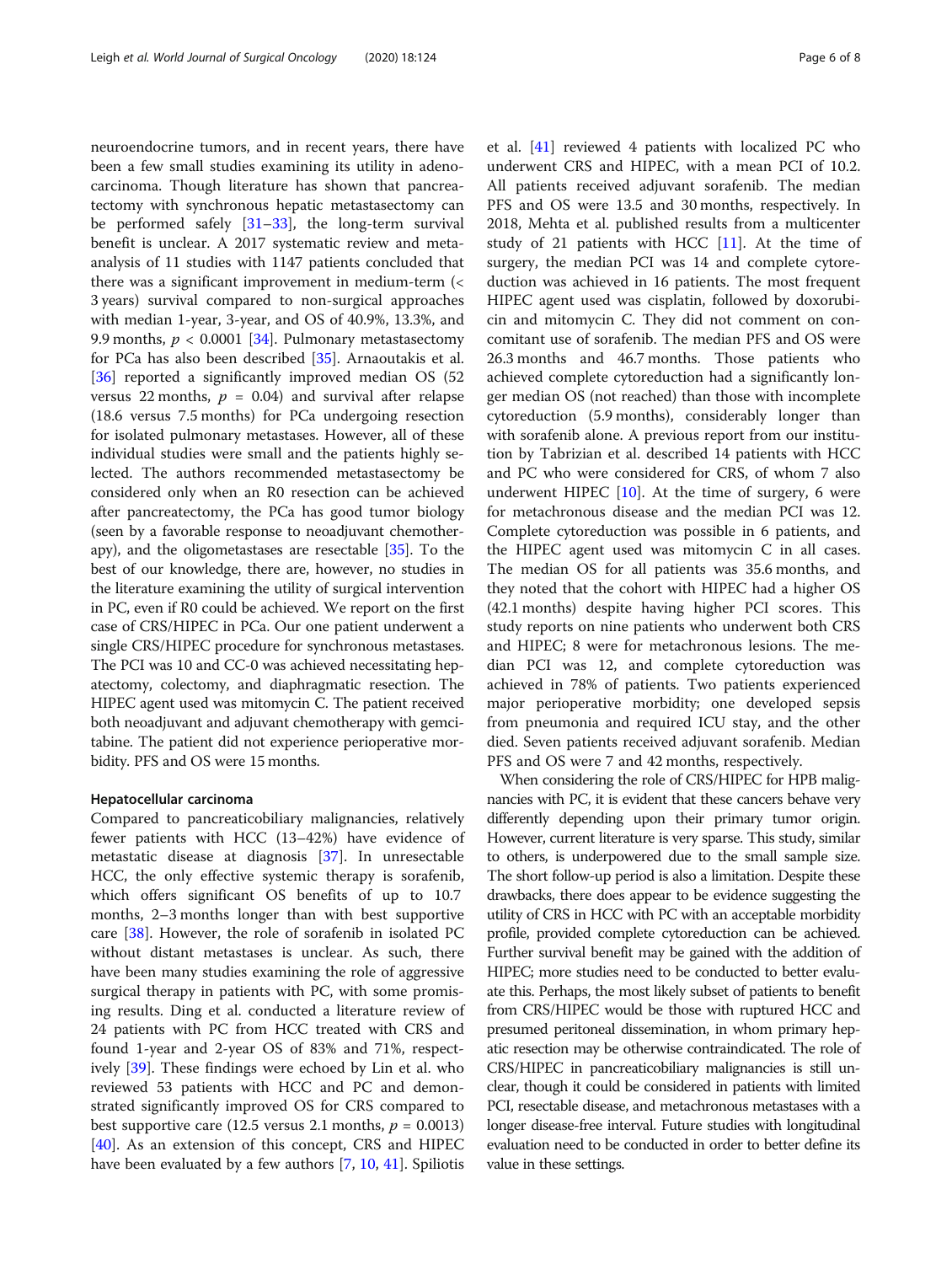# <span id="page-6-0"></span>Conclusions

HPB malignancies with PC have poor survival with current palliative systemic therapies. CRS and HIPEC may offer a survival benefit for HCC with PC; however, there does not appear to be any benefit for pancreaticobiliary malignancies.

#### Abbreviations

CC: Completeness of cytoreduction; CCa: Cholangiocarcinoma; CI: Confidence intervals; CRS: Cytoreductive surgery; EBL: Estimated blood loss; FLR: Future liver remnant; GBC: Gallbladder cancer; HR: Hazard ratios; HCC: Hepatocellular carcinoma; HPB: Hepatopancreaticobiliary; HIPEC: Hyperthermic intraperitoneal chemotherapy; IQR: Interquartile ranges; LOS: Length of stay; OS: Overall survival; PCa: Pancreatic adenocarcinoma; PCI: Peritoneal cancer index; PC: Peritoneal carcinomatosis; PFS: Progressionfree survival

## Acknowledgements

Not applicable

#### Meeting information

AHPBA mini-oral presentation 3/9/18

#### Authors' contributions

NL: study concepts, study design, data acquisition, data analysis, statistical analysis, manuscript preparation. DS: data acquisition, data analysis, manuscript preparation. EP: data acquisition, data analysis, manuscript preparation. DL: manuscript editing, manuscript review. DM: manuscript editing, manuscript review. US: manuscript editing, manuscript review. BG: manuscript editing, manuscript review. The authors read and approved the final manuscript.

#### Funding

This research did not receive any specific grant from funding agencies in the public, commercial, or not-for-profit sectors. This was unfunded research.

#### Availability of data and materials

The datasets generated during and/or analyzed during the current study are available from the corresponding author on reasonable request.

# Ethics approval and consent to participate

This study was approved by the Icahn School of Medicine at Mount Sinai IRB.

#### Consent for publication

Not applicable

#### Competing interests

The authors declare that they have no competing interests.

#### Received: 13 March 2020 Accepted: 28 May 2020 Published online: 11 June 2020

#### References

- 1. National Incidence Trends, 2009-2013 [Available from: [https://seer.cancer.](https://seer.cancer.gov/report_to_nation/infographics/incidence1.html) [gov/report\\_to\\_nation/infographics/incidence1.html.](https://seer.cancer.gov/report_to_nation/infographics/incidence1.html)
- 2. NCCN Guidelines [Available from: [https://www.nccn.org/professionals/](https://www.nccn.org/professionals/physician_gls/default.aspx) [physician\\_gls/default.aspx.](https://www.nccn.org/professionals/physician_gls/default.aspx)
- 3. Mirnezami R, Mehta AM, Chandrakumaran K, Cecil T, Moran BJ, Carr N, et al. Cytoreductive surgery in combination with hyperthermic intraperitoneal chemotherapy improves survival in patients with colorectal peritoneal metastases compared with systemic chemotherapy alone. Br J Cancer. 2014; 111(8):1500–8.
- 4. Verwaal VJ, Bruin S, Boot H, van Slooten G, van Tinteren H. 8-year follow-up of randomized trial: cytoreduction and hyperthermic intraperitoneal chemotherapy versus systemic chemotherapy in patients with peritoneal carcinomatosis of colorectal cancer. Ann Surg Oncol. 2008;15(9):2426–32.
- 5. Moran B, Baratti D, Yan TD, Kusamura S, Deraco M. Consensus statement on the loco-regional treatment of appendiceal mucinous neoplasms with peritoneal dissemination (pseudomyxoma peritonei). J Surg Oncol. 2008; 98(4):277–82.
- 6. García-Fadrique A, Mehta A, Mohamed F, Dayal S, Cecil T, Moran BJ. Clinical presentation, diagnosis, classification and management of peritoneal mesothelioma: a review. J Gastrointest Oncol. 2017;8(5):915–24.
- 7. Bhagwandin SB, Salti GI. Hepatocellular carcinoma with peritoneal metastasis treated with cytoreductive surgery plus hyperthermic intraperitoneal chemotherapy. Tumori. 2015;101(1):e1–3.
- 8. Lai EC, Tang CN, Ha JP, Tsui DK, Li MK. Cytoreductive surgery in multidisciplinary treatment of advanced hepatocellular carcinoma. ANZ J Surg. 2008;78(6):504–7.
- 9. Lau WY, Leung TW, Leung KL, Ho S, Leung N, Chan M, et al. Cytoreductive surgery for hepatocellular carcinoma. Surg Oncol. 1994;3(3):161–6.
- 10. Tabrizian P, Franssen B, Jibara G, Sweeney R, Sarpel U, Schwartz M, et al. Cytoreductive surgery with or without hyperthermic intraperitoneal chemotherapy in patients with peritoneal hepatocellular carcinoma. J Surg Oncol. 2014;110(7):786–90.
- 11. Mehta S, Schwarz L, Spiliotis J, Hsieh MC, Akaishi EH, Goere D, et al. Is there an oncological interest in the combination of CRS/HIPEC for peritoneal carcinomatosis of HCC? Results of a multicenter international study. Eur J Surg Oncol. 2018;44(11):1786–92.
- 12. Randle RW, Levine EA, Clark CJ, Stewart JH, Shen P, Votanopoulos KI. Cytoreductive surgery with hyperthermic intraperitoneal chemotherapy for gallbladder cancer: a retrospective review. Am Surg. 2014;80(7):710–3.
- 13. Golse N, Bakrin N, Passot G, Mohamed F, Vaudoyer D, Gilly FN, et al. Iterative procedures combining cytoreductive surgery with hyperthermic intraperitoneal chemotherapy for peritoneal recurrence: postoperative and long-term results. J Surg Oncol. 2012;106(2):197–203.
- 14. Brandl A, Zielinski CB, Raue W, Pratschke J, Rau B. Peritoneal metastases of rare carcinomas treated with cytoreductive surgery and HIPEC - a single center case series. Ann Med Surg (Lond). 2017;22:7-11.
- 15. Tabrizian P, Shrager B, Jibara G, Yang MJ, Romanoff A, Hiotis S, et al. Cytoreductive surgery and hyperthermic intraperitoneal chemotherapy for peritoneal carcinomatosis: outcomes from a single tertiary institution. J Gastrointest Surg. 2014;18(5):1024–31.
- 16. Jacquet P, Sugarbaker PH. Clinical research methodologies in diagnosis and staging of patients with peritoneal carcinomatosis. Cancer Treat Res. 1996;82:359–74.
- 17. Clavien PA, Barkun J, de Oliveira ML, Vauthey JN, Dindo D, Schulick RD, et al. The Clavien-Dindo classification of surgical complications: five-year experience. Ann Surg. 2009;250(2):187–96.
- 18. Glimelius B, Hoffman K, Sjödén PO, Jacobsson G, Sellström H, Enander LK, et al. Chemotherapy improves survival and quality of life in advanced pancreatic and biliary cancer. Ann Oncol. 1996;7(6):593–600.
- 19. Lee GW, Kang JH, Kim HG, Lee JS, Jang JS. Combination chemotherapy with gemcitabine and cisplatin as first-line treatment for immunohistochemically proven cholangiocarcinoma. Am J Clin Oncol. 2006;29(2):127–31.
- 20. Kuhn R, Hribaschek A, Eichelmann K, Rudolph S, Fahlke J, Ridwelski K. Outpatient therapy with gemcitabine and docetaxel for gallbladder, biliary, and cholangio-carcinomas. Invest New Drugs. 2002;20(3):351–6.
- 21. Coburn NG, Cleary SP, Tan JC, Law CH. Surgery for gallbladder cancer: a population-based analysis. J Am Coll Surg. 2008;207(3):371–82.
- 22. Iyer RV, Pokuri VK. Groman A. Malhotra U, Iancu DM, et al. A multicenter phase II study of gemcitabine, capecitabine, and bevacizumab for locally advanced or metastatic biliary tract cancer. Am J Clin Oncol: Ma WW; 2016.
- 23. Valle J, Wasan H, Palmer DH, Cunningham D, Anthoney A, Maraveyas A, et al. Cisplatin plus gemcitabine versus gemcitabine for biliary tract cancer. N Engl J Med. 2010;362(14):1273–81.
- 24. Kang MJ, Song Y, Jang JY, Han IW, Kim SW. Role of radical surgery in patients with stage IV gallbladder cancer. HPB (Oxford). 2012;14(12):805–11.
- 25. Meng H, Wang X, Fong Y, Wang ZH, Wang Y, Zhang ZT. Outcomes of radical surgery for gallbladder cancer patients with lymphatic metastases. Jpn J Clin Oncol. 2011;41(8):992–8.
- 26. Oshikiri T, Morita T, Fujita M, Miyasaka Y, Senmaru N, Yamada H, et al. Resection of lung metastasis from gallbladder carcinoma: immunohistochemistry of RCAS1 and CD8+T cells in primary and metastatic tumors. Cancer Lett. 2006;237(1):115–22.
- 27. Oyama K, Kanzaki M, Isaka T, Kikkawa T, Komine H, Wachi N, et al. Surgery for metastatic lung tumor from malignant tumor of liver, biliary duct and pancreas. Kyobu Geka. 2013;66(4):305–10.
- 28. Park I, Kim YS, Sym SJ, Ahn HK, Kim KK, Park YH, et al. Metastasectomy for recurrent or metastatic biliary tract cancers: a single center experience. Indian J Cancer. 2017;54(1):57–62.